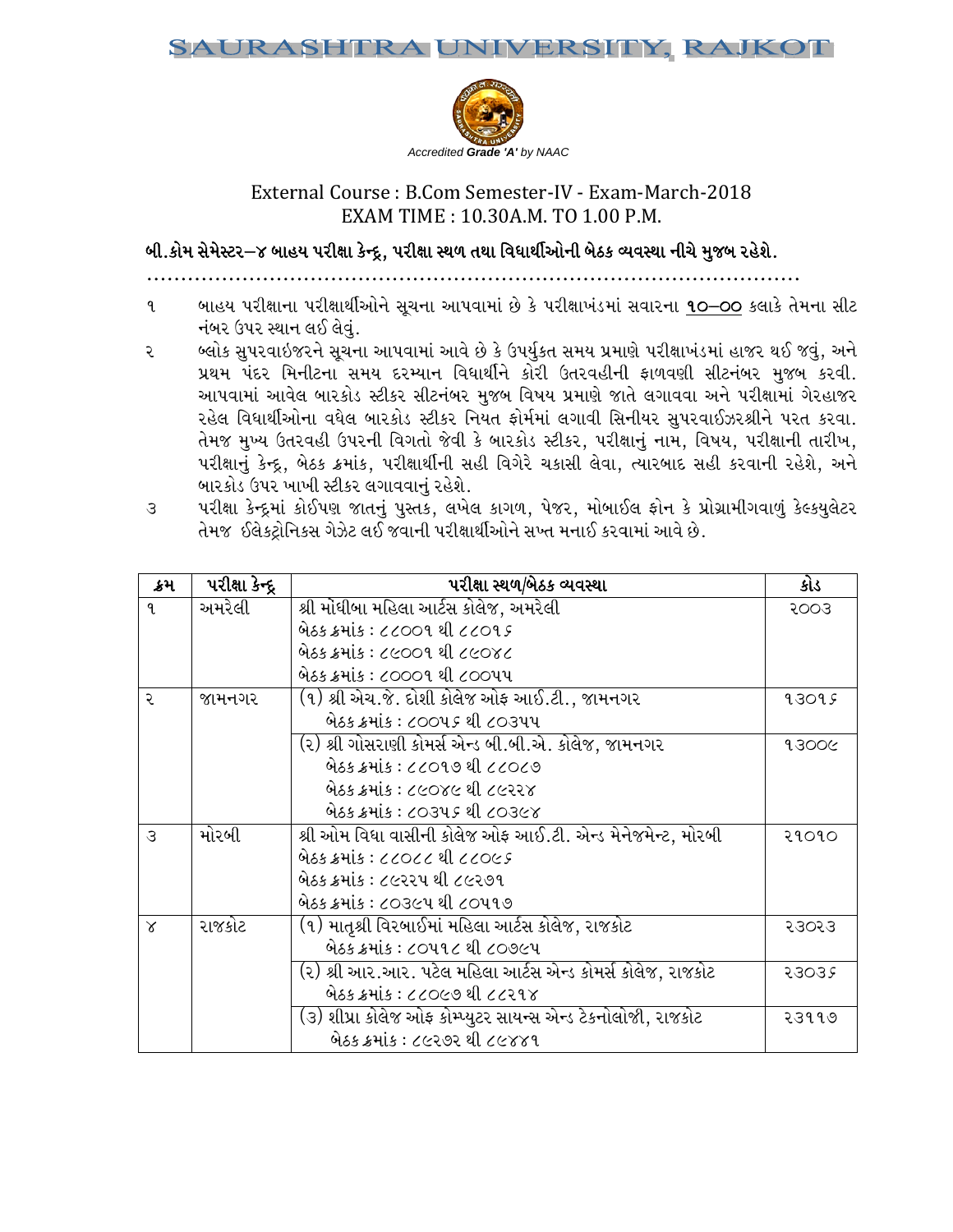### RA UNIVERSITY, RAJKOT JRAS.



 $\ldots$  ?  $\ldots$ 

| પ | સુરેન્દ્રનગર | (૧) શ્રી સ્વામી વિવેકાનંદ કોલેજ, સુરેન્દ્રનગર                     | 58006 |
|---|--------------|-------------------------------------------------------------------|-------|
|   |              | લેઠક ક્રમાંક : ૮૦૭૯૬ થી ૮૦૯૪૫                                     |       |
|   |              | (૨) શ્રી જી.બી. પરમાર કોલેજ ઓફ કોમ્પ્યુટર સાયન્સ એન્ડ મેનેજમેન્ટ, | २४०१० |
|   |              | સુરેન્દ્રનગર                                                      |       |
|   |              | બેઠક ક્રમાંક : ૮૦૯૪૬ થી ૮૧૦૯૦                                     |       |
|   |              | (૩) એમ.વી.મહિલા કોલેજ ઓફ એજયુકેશન, સુરેન્દ્રનગર                   | २४००५ |
|   |              | બેઠક ક્રમાંક : ૮૮૨૧૫ થી ૮૮૩૦૪                                     |       |
|   |              | (૪) શ્રી પંડિત નથુલાલજી વ્યાસ કોલેજ ઓફ સાયન્સ, મેનેજમેન્ટ એન્ડ    | २૯००८ |
|   |              | આઈ.ટી. એન્ડ કોમર્સ કોલેજ, સુરેન્દ્રનગર                            |       |
|   |              | બેઠક ક્રમાંક : ૮૯૪૪૨ થી ૮૯૫૮૧                                     |       |

ઉપર્યુકત બાહય પરીક્ષાનો કાર્યક્રમ અને પરીક્ષાનું સમય પત્રક યુનિવર્સિટીની વેબસાઈટ<br>http://external.saurashtrauniversity.co.in અને http://external.saurashtrauniversity.edu ઉપર मुख्यामां આવેલ છે.

> આદેશ થી ........... એ.એસ.પારેખ, પરીક્ષા નિયામક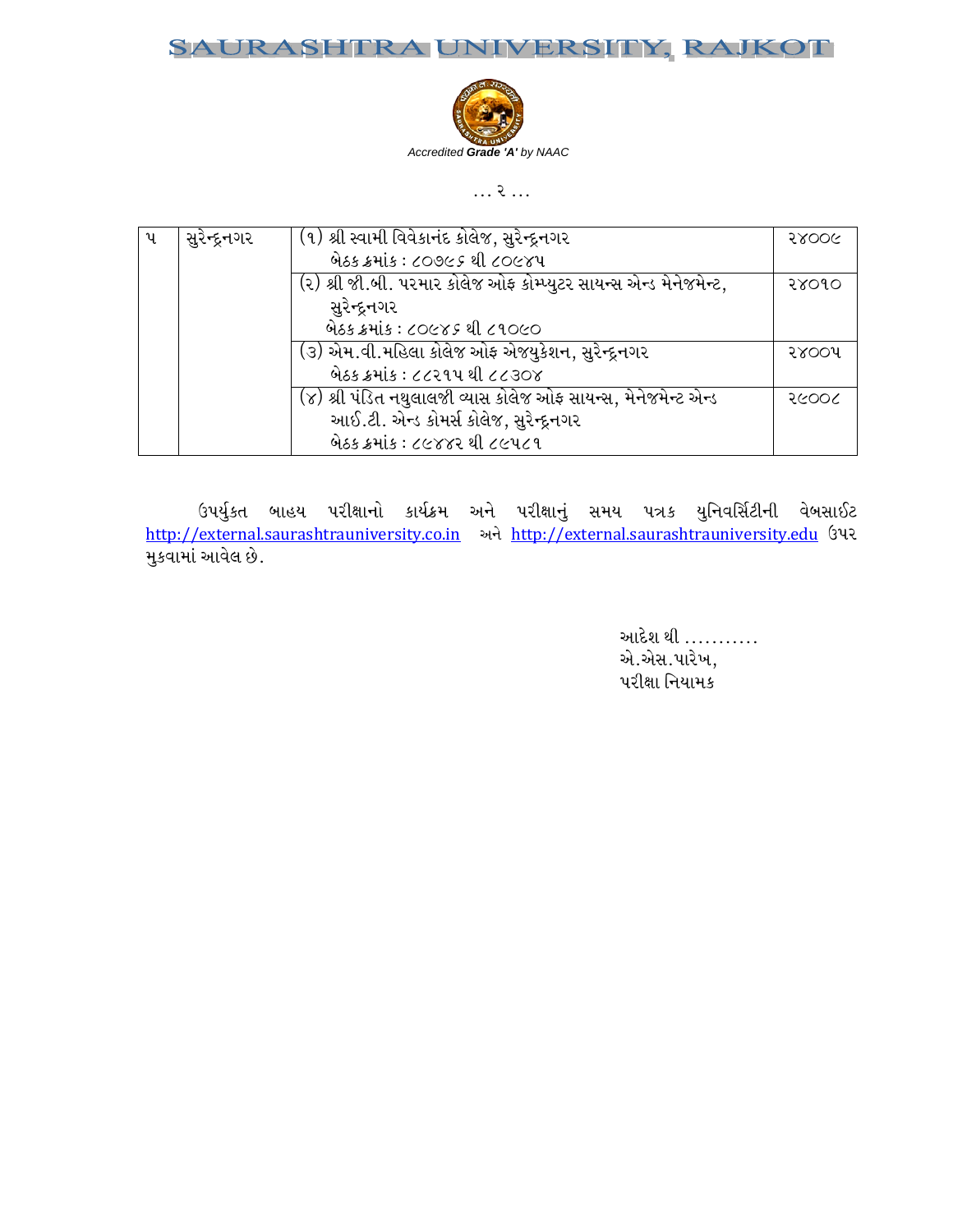### **SAURASHTRA UNIVERSITY**

BCOM SEM-4 (CBCS) March-2018

Univsersity Time Table

**Date & Day Subject Name Paper Code (Faculty-Course Code)** Academic Year : 2017-2018 20/03/2018 ------------------------------------------------------------------------------ Tuesday  $F$ OUNDATION : 002001401 - ENGLISH (Time : 10:30:00AM To 01:00:00PM) 21/03/2018 ------------------------------------------------------------------------------ Wednesday  $CORE : 002001402 - MONEY ECONOMICS &$ FINANCIAL SYSTEM-2 (Time : 10:30:00AM To 01:00:00PM) 22/03/2018 ------------------------------------------------------------------------------ CORE : 002001405 - CORPORATE 002-001405 Thursday ACCOUNTING-2 (Time : 10:30:00AM To 01:00:00PM) 23/03/2018 ------------------------------------------------------------------------------ CORE : 002001403 - COST ACCOUNTING-2 002-001403 Friday (Time : 10:30:00AM To 01:00:00PM) 24/03/2018 ------------------------------------------------------------------------------ Saturday  $CORE$  :  $002001404$  - INCOME TAX-2 (Time : 10:30:00AM To 01:00:00PM) 26/03/2018 ------------------------------------------------------------------------------ Monday CORE : 002001406 - BUSINESS 002-001406 COMMUNICATION-2 (Time : 10:30:00AM To 01:00:00PM) 27/03/2018 ------------------------------------------------------------------------------ ELECTIVE : 002001407 - ACCOUNTING & 002-001407 Tuesday FINANCE-4 (Time : 10:30:00AM To 01:00:00PM) ELECTIVE : 002001408 - BUSINESS 002-001408 MANAGEMENT-4 (Time : 10:30:00AM To 01:00:00PM) ELECTIVE : 002001409 - BANKING-4 002-001409 (Time : 10:30:00AM To 01:00:00PM) ELECTIVE : 002001410 - INSURANCE-4 002-001410 (Time : 10:30:00AM To 01:00:00PM) ELECTIVE : 002001411 - ADVANCE 002-001411 STATISTICS-4 (Time : 10:30:00AM To 01:00:00PM) ELECTIVE : 002001412 - CO-OPERATION-4 002-001412 (Time : 10:30:00AM To 01:00:00PM) ELECTIVE : 002001413 - PUBLIC FINANCE-4 002-001413 (Time : 10:30:00AM To 01:00:00PM)

**PG. No. :1**